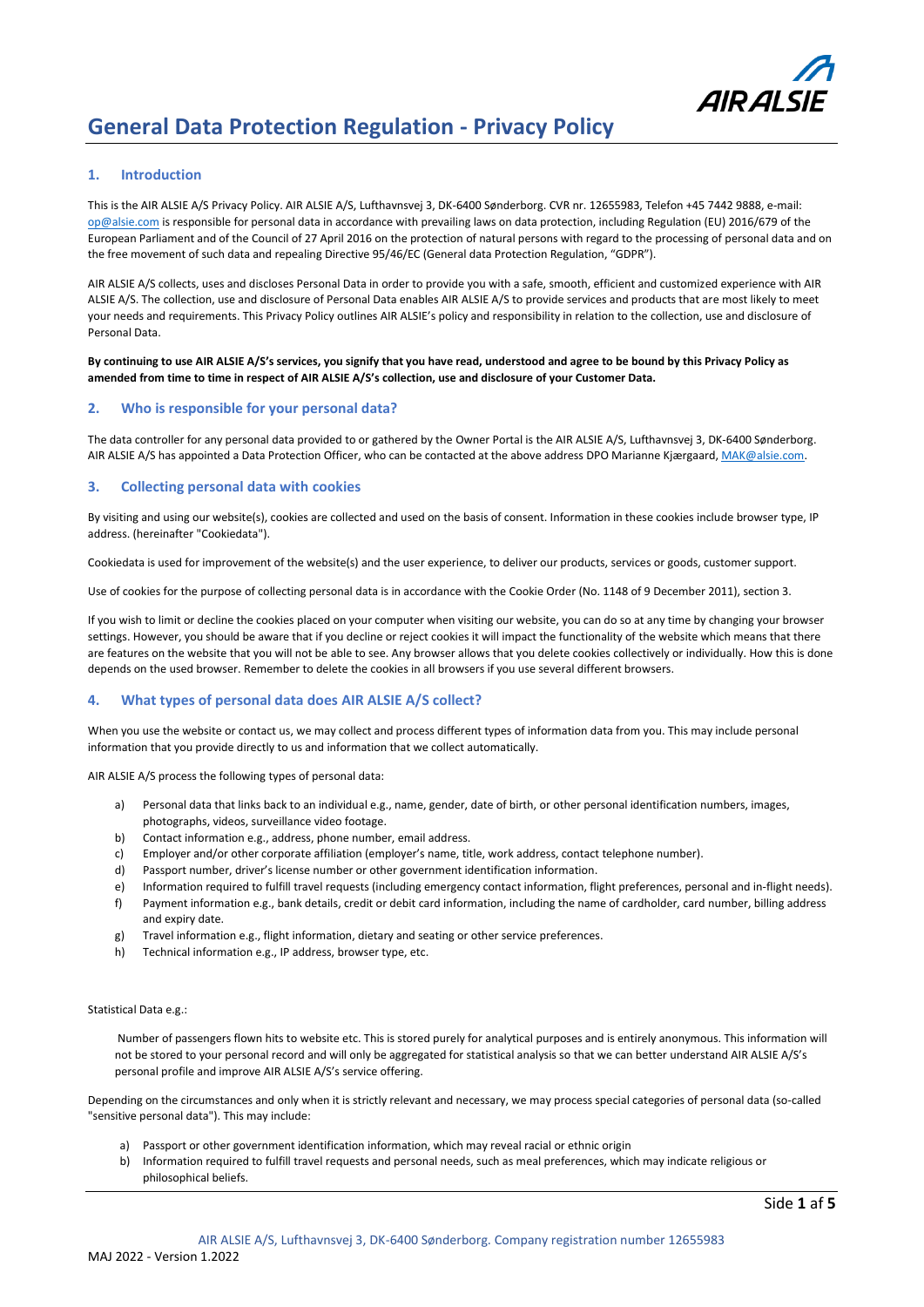

c) Health information of one or more persons (health, illness, diagnosis, etc.).

We process these sensitive personal data for the following purposes: To provide our services.

If we need to collect more personal data than what is specified above, we will inform about this. The failure to supply Data may result in AIR ALSIE A/S being unable to provide you with the services and/or products requested.

### **5. Purposes for Collection, Use and Disclosure**

When it is relevant, personal data is collected directly from you or from external sources. Generally, AIR ALSIE A/S collects Personal Data, either **directly from you or from your authorized representatives** (i.e. persons whom you have authorized, persons who have been validly identified as being you or your authorized representative pursuant to our then-current security procedures), from third parties (e.g., your travel agent or our service provider), or from publicly available sources, through our website, mobile services, and other channels including our ticketing counters, airport operations and personal interaction, in order to fulfil the our purposes with processing personal data which include but are not limited to:

- a) Providing services to you such as processing a transaction (e.g., making a booking), providing technical assistance, assisting you in the transaction, providing flight alert messages through AIR ALSIE's mobile services facility, facilitating internet check-in and self-check-in, and responding to your enquiries or requests.
- b) Providing airport services such as processing information relating to connecting flights, arrangements at airports, and customs and immigration facilities.
- c) Providing baggage related services such as processing of any baggage related queries, including mishandled or missing baggage claims. d) Providing in-flight catering and other services that best meet your preferences and needs (which we may collect during our interactions with you)
- e) Marketing and communicating with you in relation to products and services offered by AIR ALSIE's and service partners, as well as AIR ALSIE's appointed agents.
	- i. To send marketing offers
	- ii. To make analyses/statistical analysis in order to provide you with relevant marketing offers, events and information
	- iii. To send you surveys to give you a possibility to influence our offers and services
- f) Contacting you for product or customer satisfaction surveys.

AIR ALSIE A/S may also use and disclose your personal data with and to third parties in order to fulfil the purposes listed above.

In connection with the above, we may, from time to time, collect, disclose, transfer, and jointly use your personal data to and with our subsidiaries and affiliated airlines. In addition, we may disclose your personal data to third parties, such as our travel service providers or travel-related businesses, partner airlines, airport management, security personnel, and other operators / carriers.

AIR ALSIE A/S may also use and disclose your personal data to persons who have been validly identified as being you or your authorized representative(s) pursuant to our then-current security procedures, for the purpose of the relevant transaction or enquiry. In particular each of the passengers who are grouped under the same Passenger Name Record (PNR) number shall be deemed to be authorized representatives of each of the other passengers under the same PNR number, for the purposes of disclosure identified in this policy, regardless of the number of persons within each group.

AIR ALSIE A/S shall use its best endeavors to ensure that its employees, officers, agents, consultants, contractors and such other third parties mentioned above who are involved in the collection, use and disclosure of personal data will observe and adhere to the terms of this Privacy Policy.

AIR ALSIE A/S may disclose your personal data to law enforcement agencies and government for security, customs and immigration purposes. For example, AIR ALSIE A/S and other airlines are required by laws in the United States of America, Great Britain and other countries to provide border control agencies with access to your booking information or flight itinerary. Accordingly, relevant personal data (known as Passenger Name Record (PNR) or Advance Passenger Information (API)) may be disclosed to the appropriate customs, immigration, and/or any other relevant authorities as required by law. Please be informed that the initial recipients of such information may share your PNR and API data with other government agencies or enforcement authorities.

In addition, AIR ALSIE A/S may disclose personal data to our legal advisors for establishing, exercising or defending our legal rights, to our other professional advisors, or as otherwise authorized or required by law. AIR ALSIE A/S also reserves the right to share personal data as is necessary to prevent a threat to the life, health or security of an individual or corporate entities. Further, AIR ALSIE A/S may disclose personal data, as is necessary, to investigate suspected unlawful activities including but not limited to fraud, intellectual property infringement or privacy.

From time to time, we use external companies as suppliers to assist us in delivering our services. The external suppliers will not receive or process personal data unless the applicable law allows for such transfer and processing. Where the external parties are data processors, the processing is always performed on the basis of a data processor agreement in accordance with the requirements hereto under GDPR. Where the external parties are data controllers, the processing of personal data will be performed based on said external parties' own data privacy policy and legal basis which the external parties are obligated to inform about unless the applicable legislation allows otherwise.

#### **6. Accuracy**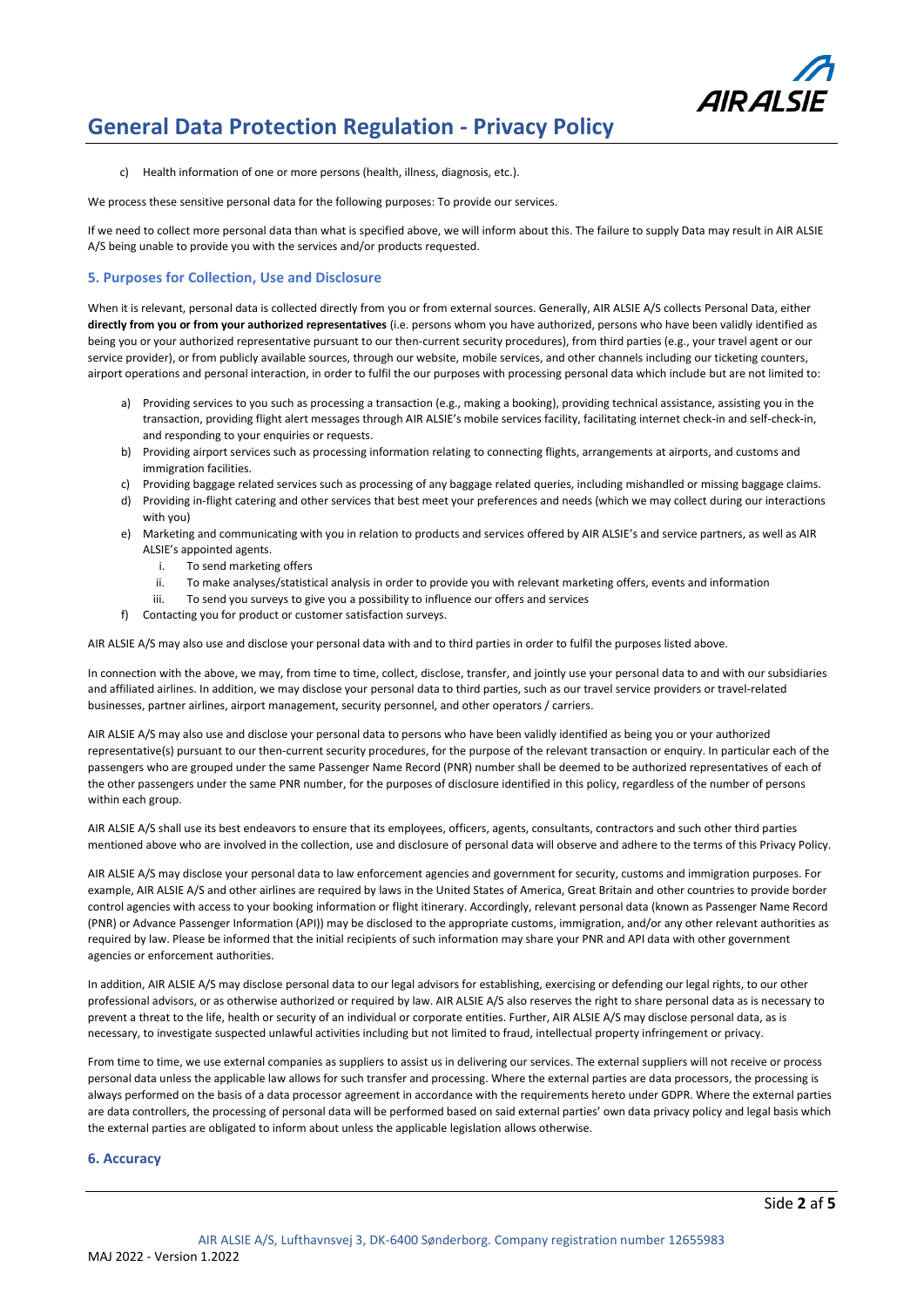

AIR ALSIE A/S needs your assistance to ensure that your Personal Data is current, complete and accurate. As such, please inform AIR ALSIE A/S of changes to your Personal Data by contacting AIR ALSIE A/S and submitting your updated particulars to AIR ALSIE A/S.

AIR ALSIE A/S may also request Personal Data updates from you from time to time. As detailed in Section 5 above under the "Purposes for Collection, Use and Disclosure" sub-section, your booking information or flight itinerary, may be disclosed to the appropriate customs and immigration authorities as required by law. As such, it is important to ensure that the Personal Data contained in your booking information or flight itinerary is current, complete and accurate.

# **7. Consent**

Generally, in the course of AIR ALSIE A/S performing servicing functions such as making a flight booking, transmitting flight alert messages or accepting catering requests, Customer Data will, by nature of the task or transaction, be provided by our customers and passengers to AIR ALSIE A/S. **In such instances, consent will necessarily be implied from the Customer that they are agreeable to providing Customer Data in order for AIR**  ALSIE A/S to provide the requested or necessary service and/or product to them. However, where required by law, AIR ALSIE A/S will adopt an 'opt-in' policy for obtaining customer consent, in which event, express written consent will be sought from you when collecting your Customer Data e.g., signing a form or checking a box. Where you make reservations on behalf of another person, you undertake and will ensure that the individual whose Customer Data is supplied to AIR ALSIE A/S has authorized the disclosure, is informed of and consents to the terms and conditions of this Privacy Policy.

You may submit a request to withdraw your consent at any time by contacting AIR ALSIE A/S.

Statistical Data, is not linked to a customer record and AIR ALSIE A/S does not need to seek consent for the collection, use or disclosure of Statistical Data.

#### **8. Transfer of information overseas**

AIR ALSIE A/S Head Office is based in Denmark. Personal Data may be transmitted to data storage facilities where AIR ALSIE A/S keeps its central records. Personal Data may be transferred to AIR ALSIE's offices and appointed agents in Denmark or other countries in connection with AIR ALSIE's performance of the contract with you.

AIR ALSIE do not transfer personal data to countries or international organisations outside the EU/EEA unless it is necessary on your specific request.

If we transfer personal information to countries outside of the European Union in the course of sharing information as set out below, we will ensure that we transfer the information to parties that provide adequate safeguards for your personal data. This may include parties that have selfcertified to the EU-U.S. Privacy Shield, implemented binding corporate rules, or adopted standard model clauses approved by the European Commission.

#### **9. Transfer to third-party service providers**

We may engage other companies and individuals, located inside and/or outside the European Union, to perform functions on our behalf. We share your personal data only with third parties that follow practices at least as protective as those described in this Privacy Policy. AIR ALSIE requires third parties to which it discloses personal information to restrict their use of such information to the purposes for which it has been provided by AIR ALSIE and not to disclose that information to others.

### **10. Links to Third Party Sites**

We may link to other sites or apps or have third party services on our platforms we don't control. If you click on a third-party link, you will be taken to a platform we do not control. This policy does not apply to the privacy practices of those websites or platforms. We are not responsible for these third parties.

#### **11. Legal basis for processing personal data**

We only process your personal data when we have a legal basis to do so in accordance with the GDPR. Depending on the specific circumstances, the processing of personal data is done on the following legal basis:

If we have asked for a consent for the processing of specific personal data, the legal basis for such personal data is a consent, cf. article 6(1)(a) of the GDPR, as the consent can always be withdrawn by contacting us via the contact details provided at the end of this Policy, and, if the consent is withdrawn, the personal data processed on the basis of consent is deleted, unless it can or must be processed, for example, in order to comply with legal obligations.

Where it is strictly relevant and necessary, sensitive personal data (the "special categories of personal data" listed in the GDPR, article 9(1)) is processed. In this case the processing will only take place when permitted by the GDPR, article 9(2) to article 9(4), including but not limited to the following instances: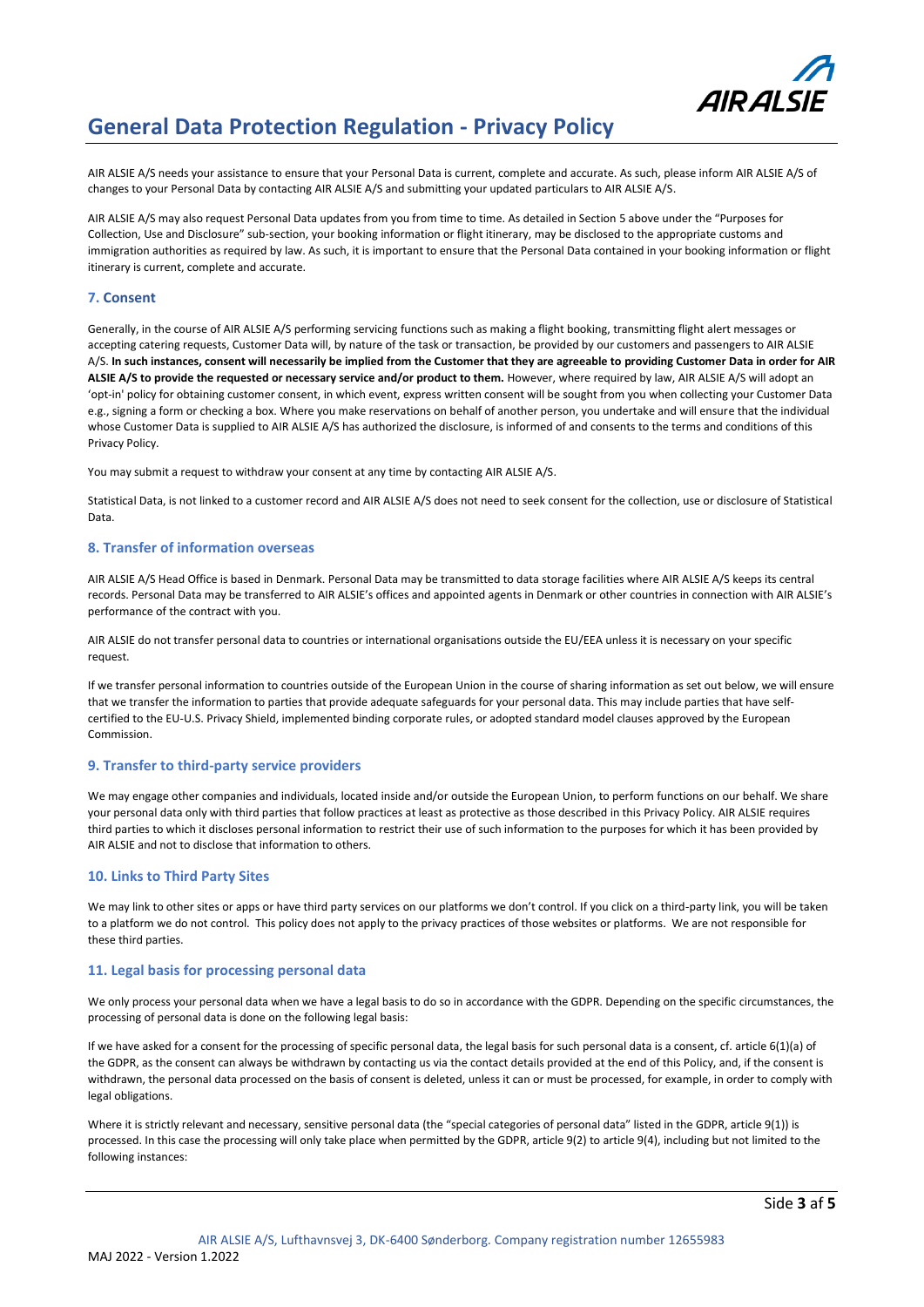

After collecting explicit consent in accordance with the GDPR, article 9(2)(a), as the consent can be withdrawn at any time by contacting us via the contact information provided at the end of this Policy, and, if the consent is withdrawn, the personal data that is processed on the basis of the consent will be erased, unless it can or must be processed for other reasons such as complying with law obligations.

# **12. How does AIR ALSIE A/S protect my personal information?**

AIR ALSIE A/S take appropriate administrative, physical and technical measures to protect your data from loss, manipulation and unauthorized access.

AIR ALSIE A/S takes the security and protection of your personal data very seriously. As such, AIR ALSIE A/S makes reasonable security arrangements to protect your personal data against loss or theft as well as unauthorized access and undue disclosure.

Although we are committed to maintaining accurate information and we use reasonable efforts to safeguard information, transmission via the internet is not completely secure and we cannot guarantee the security of your information collected through the Website.

As an example of a procedural safeguard, AIR ALSIE A/S has implemented various authentication procedures internally and with our external service providers, that may involve AIR ALSIE A/S requesting various personal particulars from you in order to verify your identity (or that of your duly authorized agent), before AIR ALSIE A/S processes your request for a particular service, product or transaction.

Examples of technical safeguards include encryption, "firewalls" and Secure Socket Layer (SSL). Further details of these technical safeguards for personal data collected through AIR ALSIE's websites and AIR ALSIE's mobile services facility can be informed by contactin[g IT@alsie.com.](mailto:IT@alsie.com)

If, however, a customer does not take reasonable care to ensure the continued confidentiality and accuracy of their personal data, AIR ALSIE A/S will not be liable for any consequential misuse and/or fraud. If you have any concerns about security, you should contact AIR ALSIE A/S (see Section 2).

# **13. Erasure and retention of personal data**

AIR ALSIE A/S will retain personal data for as long as it is necessary to fulfil the purpose for which it was collected, the legal or business purposes of AIR ALSIE A/S, or as required by relevant laws.

When destroying personal data, we will take commercially reasonable and technically possible measures to make the personal information irrecoverable or irreproducible in accordance with the applicable laws.

We ensure that the personal data is deleted when it is no longer relevant for the processing purposes as described above. After completing the purpose, we will delete the information after 5 years unless otherwise agreed with you. We also retain personal data to the extent that it is an obligation from applicable law, as is the case with for example accounting and bookkeeping materials and records. If you have any questions about our retention of personal data, please contact the email mentioned in section 2 of this Policy.

# **14. Air Alsie A/S Commitment to Children's Privacy**

AIR ALSIE A/S Portal is intended for use by adults over the age of 18. Due to the nature of our service, which permits children to travel using AIR ALSIE A/S, we may collect and retain information necessary for travel, which may include personal information about children when it is required by law, aviation security regulations, or as otherwise necessary to provide services offered by AIR ALSIE A/S. AIR ALSIE A/S intends that parents or guardian provide information on children under age 13 when required. If you are a parent or legal guardian and think your child under 13 has given us information, you can call, email, or contact us in writing as indicated in this policy.

# **15. Data subject rights**

According to the Data Protection Regulation, you have many rights concerning how we process your personal data. If you want to exercise your rights, as per below, please contact us.

Before we are able to provide, delete, or change any of your information or otherwise respond to your request to exercise your rights, we may ask that you verify your identity. We may also ask for more details to help us respond to your request. We encourage you to promptly update your personal information if it changes.

The rights include the following:

**The right of access** Data subjects have a right to ask for copies of the information that we process about them, including relevant additional information.

**The right to rectification** Data subjects have a right to ask for rectification of inaccurate personal data concerning him or her.

**The right to erasure** In certain circumstances data subjects have a right to obtain the erasure of personal data concerning him or her before the time when erasure would normally occur.